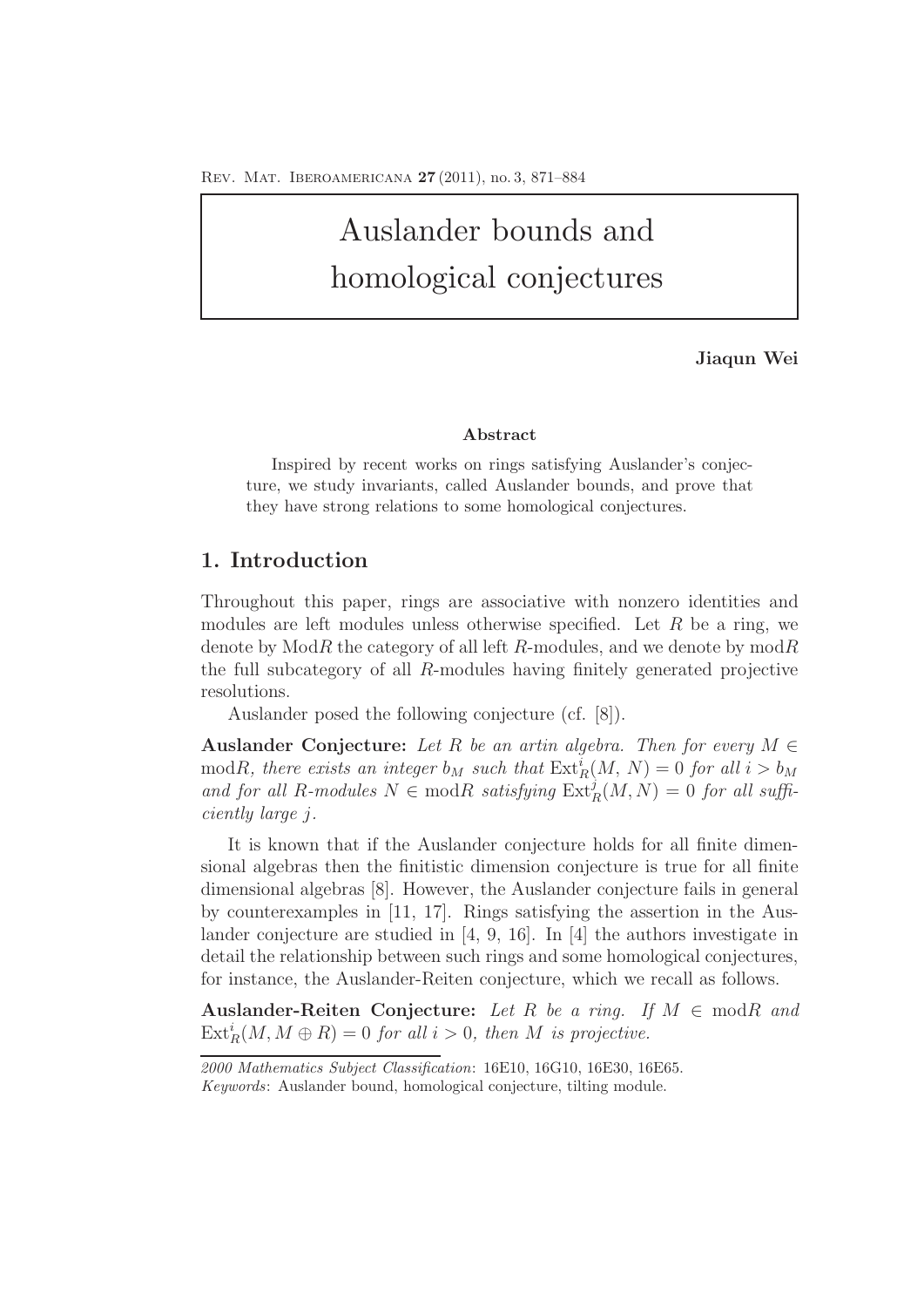In this paper, we continue the study and focus on the number  $b_M$ , which we called the left Auslander bound of  $M$  and denote by  $\lambda$ bM, for the fixed module M. Note that the Auslander bound can be  $\infty$ . We prove the following result.

**Theorem.** If  $M \in \text{mod } R$  and  $\text{Ext}^i_R(M, M \oplus R) = 0$  for all sufficiently large i, then lAbM coincides with the projective dimension of M.

The result has clear relation with the Auslander-Reiten conjecture. More generally, it relates Auslander bounds with an equivalent version of the Wakamatsu-tilting conjecture (EWTC for short, see Section 3 for details), which asserts that an R-module  $T \in \text{mod } R$  is tilting if and only if

- (1)  $\text{Ext}_{R}^{i}(T, T) = 0$  for all  $i > 0$  and
- (2) there is an exact sequence  $0 \to R \to T_0 \to \cdots \to T_n \to 0$  for some n, where each  $T_i \in \text{add}T$ .

We refer to [1] for the history and development of tilting theory. In fact, we obtain that if R satisfies the condition that  $A \& \infty$  for every  $M \in \text{mod} R$ , then R satisfies the conjecture (EWTC). This extends [4, Theorem A]. As we see, all rings with finite global repetition index, in particular, the finite dimensional algebra  $\mathcal{O}/\pi\mathcal{O}$ , where  $\mathcal O$  is a classical order of finite global dimension over a discrete valuation ring D with uniformizing parameter  $\pi$ and residue class field K, satisfies the condition in the last result.

The above theorem is proved in Section 2, after some investigations on basic properties of Auslander bounds. Relations between homological conjectures and Auslander bounds are presented in Section 3, where we also formulate some new homological conjectures.

We introduce some notions in the following.

Let R be a ring and  $C, D \in \text{Mod } R$ . Let t be a non-negative integer. By  $\text{Ext}^{\geq t}_R(C, D) = 0$  we mean that  $\text{Ext}^i_R(C, D) = 0$  for all  $i > t$ . By  $\text{Ext}_{R}^{\gg}(C, D) = 0$  we mean that  $\text{Ext}_{R}^{\geq t}(C, D) = 0$  for some t. Given an R-module M and an integer  $t \geq 0$ , we denote by  $M^{>t}$  ( $>tM$ , resp.) the subcategory of all modules N such that  $\text{Ext}_{R}^{\geq t}(M,N) = 0$   $(\text{Ext}_{R}^{\geq t}(N,M) = 0,$ resp.). The notions  $M^{\gg}$  and  $^{\gg}M$  are defined similarly.

For an R-module  $M$ , we denote by add  $M$  the class of all modules isomorphic to direct summands of finite direct sums of copies of  $T$ . We use pd $M$  $(idM, fdM, resp.)$  to denote projective (injective, flat, resp.) dimension of M.

We denote by  $R^{\circ}$  the opposite ring of R. Thus Mod $R^{\circ}$  is the category of all right R-modules. In case that  $R$  is an artin algebra, we denote by  $D$  the usual dual functor between  $\text{mod}R$  and  $\text{mod}R^o$ .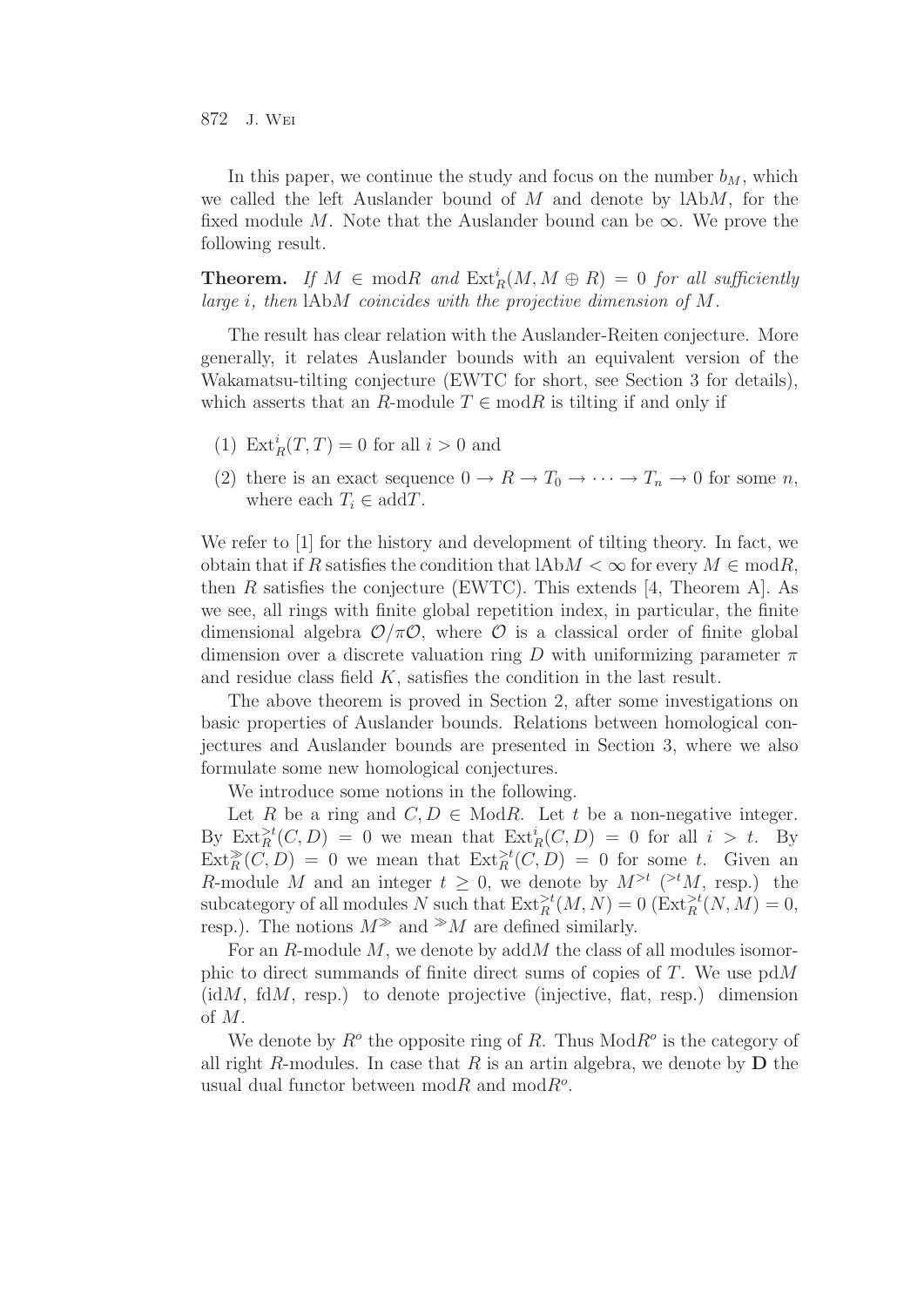# **2. Auslander bounds**

Throughout this section, we fix R a ring. If a class  $\mathcal C$  consists of a single R-module, say C, then we use C instead of  $\mathcal{C}$ .

We introduce the following notion.

**Definition 2.1** Let  $\mathcal{C}$  and  $\mathcal{D}$  be two classes of R-modules. The Auslander bound of the pair  $(C, \mathcal{D})$ , denoted by  $Ab(C, \mathcal{D})$ , is defined in the following way:

- If there are no  $C \in \mathcal{C}$  and  $D \in \mathcal{D}$  such that  $\text{Ext}_{R}^{\gg}(C, D) = 0$ , then  $Ab(\mathcal{C},\mathcal{D})=-1;$
- Otherwise,  $Ab(C, \mathcal{D})$  is the minimal non-negative integer m such that  $\text{Ext}_{R}^{>m}(C, D) = 0$  for any  $C \in \mathcal{C}$  and  $D \in \mathcal{D}$  with  $\text{Ext}_{R}^{*}(C, D) = 0$ , or  $\infty$  if no such minimal integer exists.

It is easy to see that  $Ab(C, D) < \infty$  for any two R-modules C, D.

Let  $M \in Mod R$ . It is also easy to see that  $Ab(M, \mathcal{C})$  is just the minimal non-negative integer m such that  $M^{\gg} \bigcap \mathcal{C} = M^{>m} \bigcap \mathcal{C}$ , or  $\infty$  if no such integer exists, or  $-1$  if  $M^{\gg} \bigcap C = \emptyset$ . Similarly Ab(C, M) is just the minimal non-negative integer m such that  $\mathcal{C} \bigcap {}^{\gg}M = \mathcal{C} \bigcap {}^{\gg}M$ , or  $\infty$  if no such integer exists, or  $-1$  if  $C \bigcap^{\infty} M = \emptyset$ .

We use the following simple notions for  $M \in Mod R$ .

- LAb $M := Ab(M, \text{Mod }R)$  (called the big left Auslander bound of M);
- $\Lambda_{\text{b}}(M) := \Lambda_{\text{b}}(M) \text{ mod } R$  (the small left Auslander bound of M);
- RAb $M := Ab(\text{Mod}R, M)$  (the big right Auslander bound of M);
- rAb $M := Ab(mod R, M)$  (the small right Auslander bound of M).

It is easy to see that the above Auslander bounds are non-negative.

**Remark 2.2** (1) LAbM is just the minimal bound on the vanishing of  $Ext_R(M, -)$  in [5]. In [9, 16], lAbM is also denoted by  $e_R(M, -)$  in case  $M \in \text{mod}R$ .

(2) One can similarly define the Tor-Auslander bound of a pair  $(C, \mathcal{D})$ , denoted by  $\text{tAb}(\mathcal{C}, \mathcal{D})$ , by the bifunctor  $\text{Tor}_{i>m}^R(-, -)$ . Then  $\text{tAb}(M, \text{Mod}R)$ for a right  $R$ -module  $M$  is just the minimal bound on the vanishing of Tor<sup>R</sup> $(M, -)$  in [13].

(3) Obviously, LAb $M \leq \text{pd}M$  and RAb $M \leq \text{id}M$  with the equality holds if the latter is finite. If  $M \in \text{mod}R$ , then  $\text{IAb}M = \text{pd}M$  provided that  $pdM < \infty$ .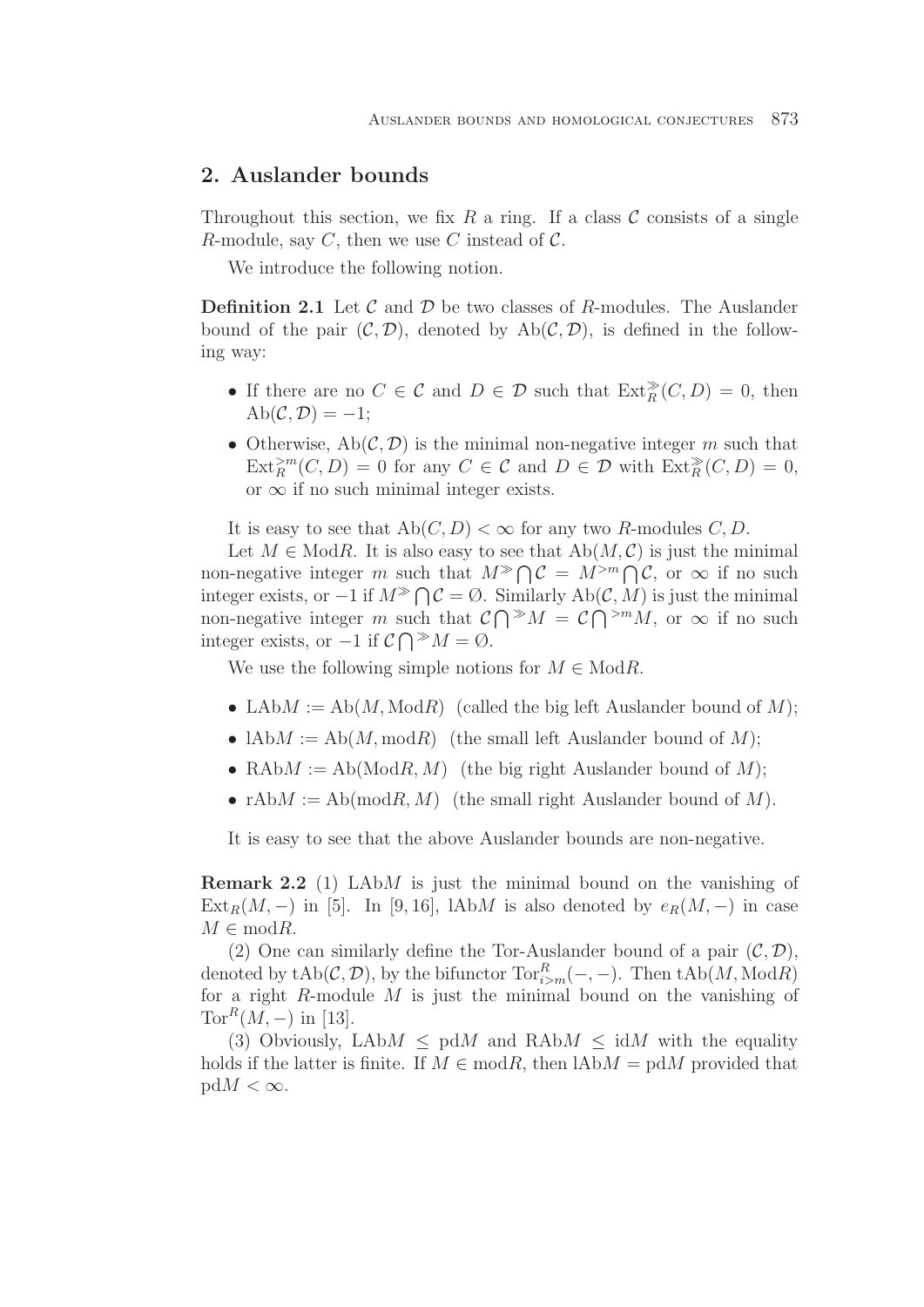We say that  $\mathcal C$  has the two-out-of-three property provided that any two terms in a short exact sequence are in  $\mathcal C$  implies the third term is also in  $\mathcal C$ . The proof of the following lemma is easy.

## **Lemma 2.3** Let  $M \in \text{Mod}R$ .

- (1) All subcategories modR,  $M^*$ , and  $^*M$  have the two-out-of-three property.
- (2) All subcategories modR,  $M^*$ , and  $^*M$  are closed under direct summands and finite direct sums. Moreover,  $M^{\gg}$  ( $^{\gg}M$ , resp.) is closed under arbitrary direct products (direct sums, resp.).
- (3)  $M^{\gg} = (\Omega^i M)^{\gg}$ , where  $\Omega^i M$  denotes an *i*-th syzygy of M.
- (4)  $^{\gg}M = \mathcal{P}(\Omega^{-i}M)$ , where  $\Omega^{-i}M$  denotes an *i*-th cosyzygy of M.
- (5) If R is an artin algebra and  $M \in \text{mod}R$ , then  $\mathbf{D}(M^{\gg}) = {}^{\gg}(\mathbf{D}(M))$ .

**Lemma 2.4** Let  $M, N \in \text{Mod}R$  and  $C$  be a class of R-modules.

- (1)  $\text{Ab}(M \oplus N, \mathcal{C}) \leq max\{\text{Ab}(M, \mathcal{C}), \text{Ab}(N, \mathcal{C})\}.$
- (2)  $\text{rAb}(\mathcal{C}, M \oplus N) \leq max\{\text{Ab}(\mathcal{C}, M), \text{Ab}(\mathcal{C}, N)\}.$
- (3) If R is an artin algebra and  $M \in \text{mod}R$ , then  $\text{IAb}M = \text{rAb}(\mathbf{D}(M)).$

**Proof.** (1) Clearly we can assume that

$$
k := \max\{\text{Ab}(M,\mathcal{C}),\text{Ab}(N,\mathcal{C})\} < \infty.
$$

Now note that

$$
(M \oplus N)^{\gg} \bigcap \mathcal{C} = M^{\gg} \bigcap N^{\gg} \bigcap \mathcal{C} = M^{>k} \bigcap N^{>k} \bigcap \mathcal{C} = (M \oplus N)^{>k} \bigcap \mathcal{C},
$$

so we have that  $Ab(M \oplus N, \mathcal{C}) \leq k$ .

The proof of  $(2)$  is dual to that of  $(1)$ . The proof of  $(3)$  follows from Lemma  $2.3(5)$ .

**Proposition 2.5** Let  $\mathcal{C}, \mathcal{D}, \mathcal{E}, \mathcal{F}$  be four classes of R-modules. If  $\mathcal{C} \subset \mathcal{D}$  and  $\mathcal{E} \subseteq \mathcal{F}$ , then

$$
Ab(\mathcal{C}, \mathcal{E}) \leq Ab(\mathcal{C}, \mathcal{F}) \leq Ab(\mathcal{D}, \mathcal{F}).
$$

**Proof.** We may assume that  $0 \le Ab(\mathcal{C}, \mathcal{F}) = t < \infty$ . Then  $\text{Ext}_{R}^{>t}(C, F) = 0$ for any  $C \in \mathcal{C}$  and  $F \in \mathcal{F}$  with  $\text{Ext}_{R}^{\gg}(C, F) = 0$ , by the definition. In particular, since  $\mathcal{E} \subseteq \mathcal{F}$ , we have that  $\text{Ext}_R^{\geq t}(C, E) = 0$  for any  $C \in \mathcal{C}$  and  $E \in \mathcal{E}$ with  $\text{Ext}_{R}^{\gg}(C, E) = 0$ . This shows that  $\text{Ab}(\mathcal{C}, \mathcal{E}) \leq t$ . The remaining part is proved similarly.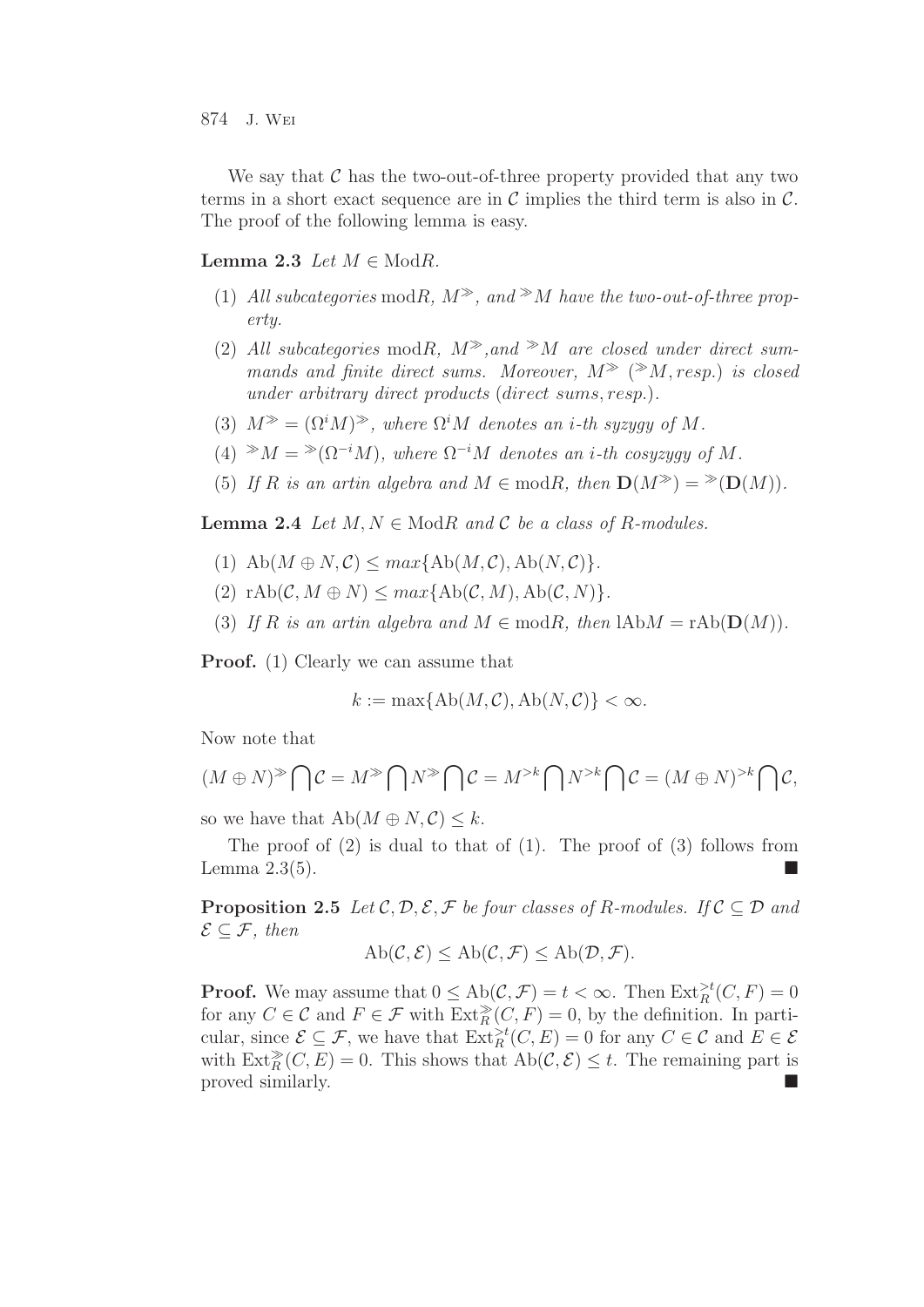$\Box$ 

Let  $\mathcal{C}, \mathcal{D}$  be two classes of R-modules. We have the following result.

## **Lemma 2.6**

$$
Ab(C, \mathcal{D}) = \sup \{ Ab(M, \mathcal{D}) \mid M \in \mathcal{C} \}
$$
  
= 
$$
\sup \{ Ab(C, N) \mid N \in \mathcal{D} \}
$$
  
= 
$$
\sup \{ Ab(C, D) \mid C \in \mathcal{C}, D \in \mathcal{D} \}.
$$

**Proof.** By Proposition 2.5, we have that

$$
\sup \{ \mathrm{Ab}(C, D) \mid C \in \mathcal{C}, D \in \mathcal{D} \} \le \sup \{ \mathrm{Ab}(M, \mathcal{D}) \mid M \in \mathcal{C} \} \le \mathrm{Ab}(\mathcal{C}, \mathcal{D}).
$$

To prove the other part, we may assume that  $0 \leq \sup \{Ab(C, D) \mid C \in \mathcal{C}, \}$  $D \in \mathcal{D}$  =  $t < \infty$ . Take any  $C \in \mathcal{C}$  and  $D \in \mathcal{D}$  with  $\text{Ext}_{R}^{\gg}(C, D) = 0$ , then we easily see that  $\text{Ext}^{\geq t}_R(C, D) = 0$ . Hence, we have that  $\text{Ab}(\mathcal{C}, \mathcal{D}) \leq t$ .

We call  $Ab(C, C)$  the global Auslander bound of the class C. We denote by  $GAbR$  the global Auslander bound of  $ModR$  and by  $gAbR$  the global Auslander bound of modR. Note that  $gAbR$  is just the Ext-index of R in [9, 16].

If R is an artin algebra, then there is a duality  $D$  between modR and mod $R^o$ . Hence we can easily obtain that  $gAbR = gAbR^o$  in this case.

To calculate the Auslander bound of a module, it is enough to calculate the Auslander bound of its syzygies, as the follow result shows.

**Lemma 2.7** Let  $M \in \text{Mod}R$  and  $C$  be a class of R-modules.

- (1) 0 < Ab( $M, \mathcal{C}$ ) < m if and only if Ab( $\Omega^m M, \mathcal{C}$ ) = 0, where  $\Omega^m M$ denotes an m-th syzygy of M.
- (2) 0 < Ab(C, M) < m if and only if Ab(C,  $\Omega^{-m}M$ ) = 0, where  $\Omega^{-m}M$ denotes an m-th cosyzygy of M.

**Proof.** (1) Since  $M^{\gg} = (\Omega^m M)^{\gg}$  by Lemma 2.3 (3) and  $M^{>m} = (\Omega^m M)^{\geq 1}$ by dimension shifting, we see that

$$
0 \le Ab(M, C) \le m \Longleftrightarrow \emptyset \ne M^{\gg} \bigcap C \subseteq M^{>m} \bigcap C
$$

$$
\Longleftrightarrow \emptyset \ne (\Omega^m M)^{\gg} \bigcap C \subseteq (\Omega^m M)^{\ge 1} \bigcap C
$$

$$
\Longleftrightarrow Ab(\Omega^m M, C) = 0.
$$

The proof of (2) is dual to that of (1).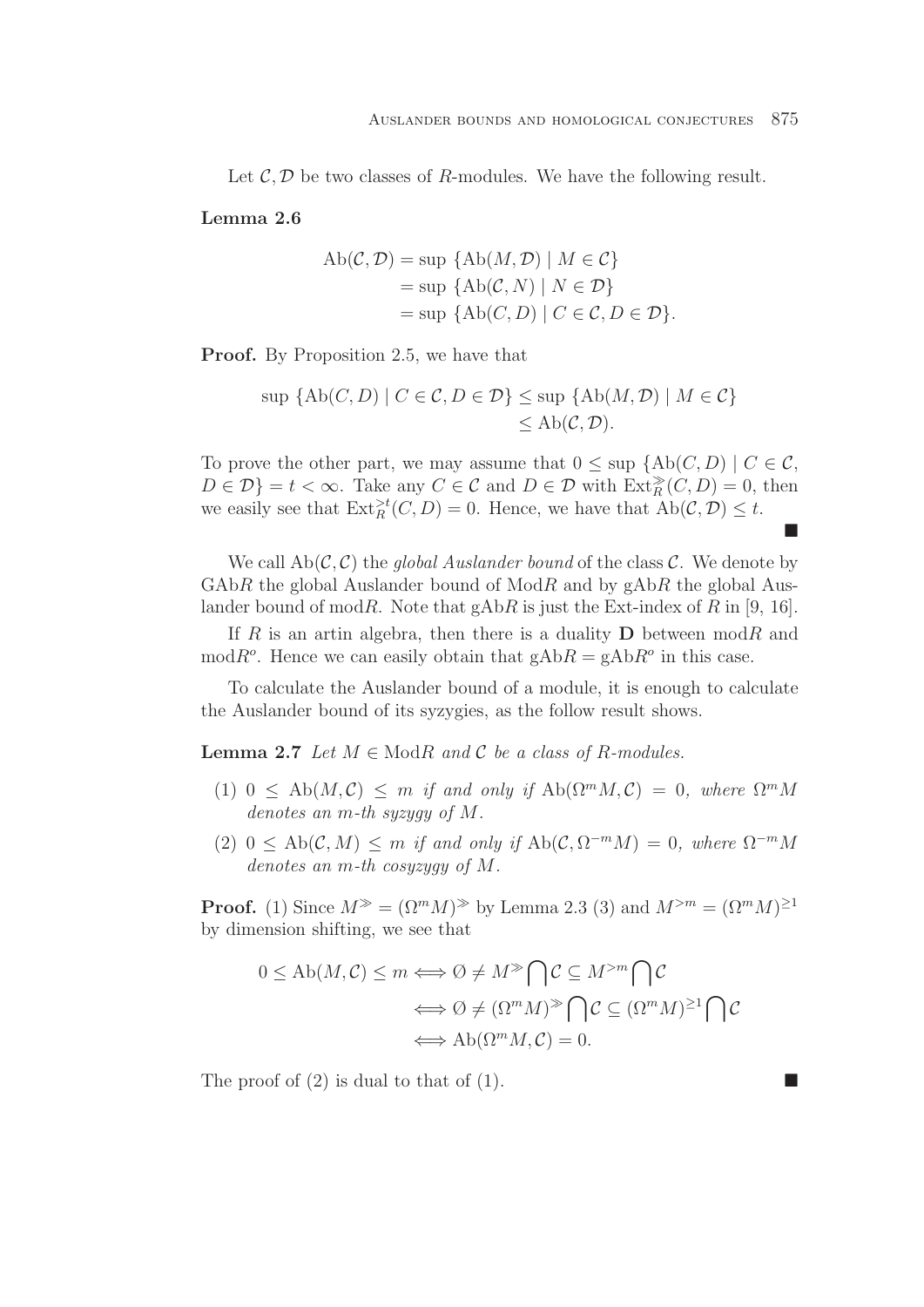By the above lemma, we easily obtain the following result.

**Proposition 2.8** The following are equivalent for a class C such that  $Ab(C, C) \neq -1.$ 

- (1) The global Auslander bound of  $\mathcal C$  is not more than n.
- (2) Ab( $\Omega^n$ C, C) = 0, where  $\Omega^nC$  denotes the class of all n-th syzygies of R-modules in C.
- (3) Ab( $\mathcal{C}, \Omega^{-n}\mathcal{C}$ ) = 0, where  $\Omega^{-n}\mathcal{C}$  denotes the class of all n-th cosyzygies of R-modules in C.

In some cases, the Auslander bound of a module can be tested by special modules, as the following theorem shows.

**Theorem 2.9** Let  $M \in \text{Mod}R$ .

- (1) If  $1AbM < \infty$  and  $R \in M^{\gg}$ , then  $1AbM = \min\{t | R \in M^{>t}\}.$
- (2) If LAb $M < \infty$  and  $R^{(\kappa)} \in M^{\gg}$  for all cardinals  $\kappa$ , then LAb $M =$  $\min\{t | R^{(\kappa)} \in M^{>t} \text{ for all cardinals } \kappa\}.$
- (3) If RAbM  $\langle \infty \rangle$  and  $I \in M$  for all injective R-modules I, then RAb $M = \min\{t | I \in {}^{>t}M$  for all injective R-modules  $I\}.$

**Proof.** (1) Assume that  $1AbM = m < \infty$ . Let  $t = \min\{t | R \in M^{>t}\}\$ . Then  $t < \infty$ , since  $R \in M^{\gg}$  by the assumption.

Note that  $R \in \text{mod } R$ , so we have that  $R \in M^{>t} \cap \text{mod } R \subseteq M^{\gg} \cap \text{mod } R$ . Now take any  $N \in M^{\gg} \cap \mathbf{mod}R$  and any projective resolution of  $N: \cdots \to$  $P_1 \rightarrow P_0 \rightarrow N \rightarrow 0$  with each  $P_i$  finitely generated projective. Then we have all  $P_i \in M^{>t} \cap \text{mod}R$ , and hence all  $\Omega^i N \in M^{\gg} \cap \text{mod}R$ , by Lemma 2.3 (1). Therefore, for all  $i > t$ , we obtain that

$$
\text{Ext}^i_R(M,N) \simeq \text{Ext}^{i+1}_R(M,\Omega N) \simeq \cdots \simeq \text{Ext}^{i+m}_R(M,\Omega^m N) = 0,
$$

by dimension shifting and the definition of lAbM.

It follows that  $N \in M^{>t} \cap \text{mod}R$ . Consequently,

$$
M^{>t} \bigcap \text{mod} R = M^{\gg} \bigcap \text{mod} R,
$$

that is,  $1AbM \leq t$ .

On the other hand, since  $R \in M^{\gg} \cap \mathcal{M}$  by assumptions, we have that  $R \in M^{>m}$  by the definition of lAbM. It follows that  $t \leq m$  too. Hence the conclusion follows.

The proof of (2) is similar as (1) and the proof of (3) is dual to (2).  $\blacksquare$ 

Immediately, we obtain the following corollary [16, Corollary 3.3].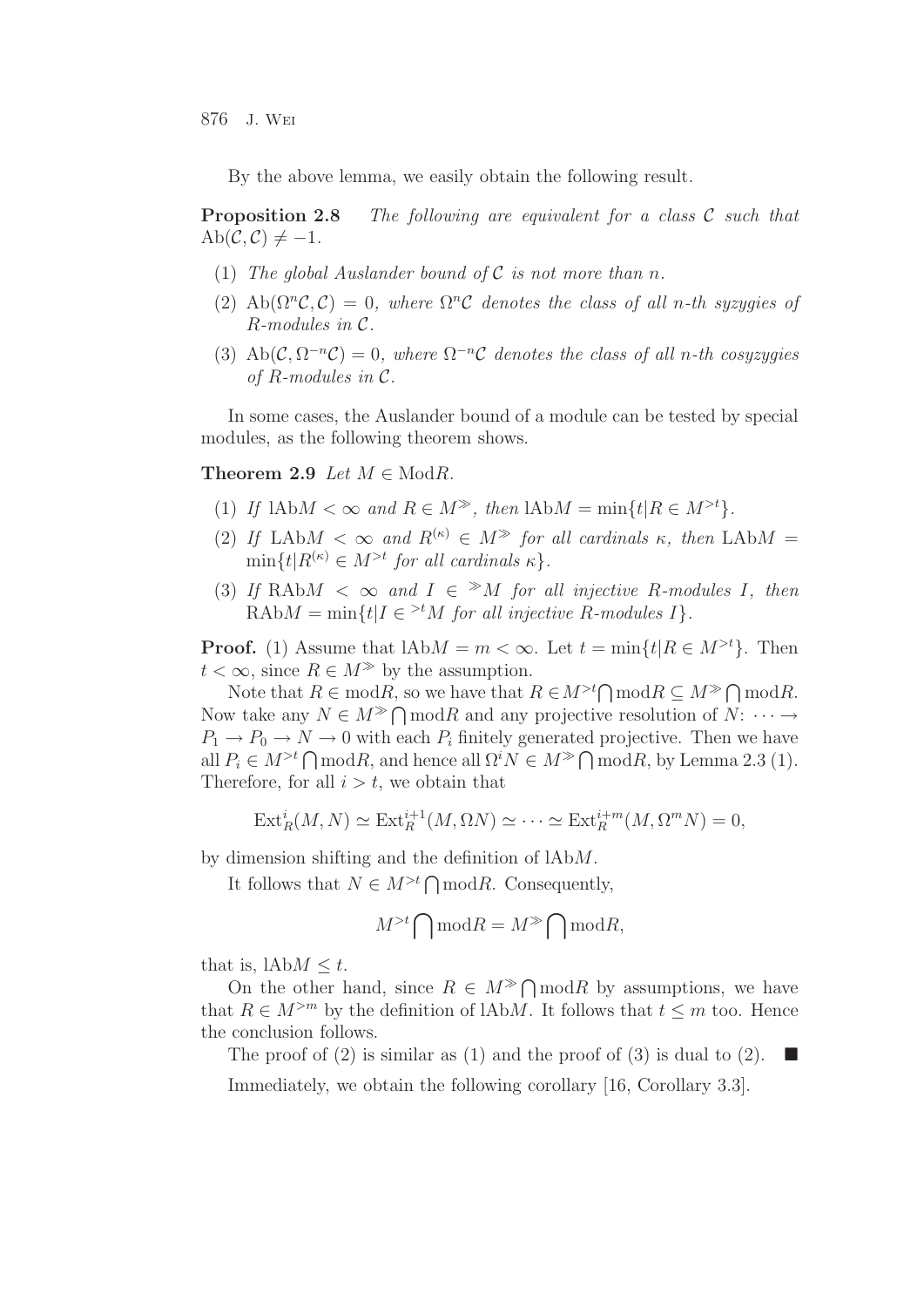**Corollary 2.10** Assume that  $idR < \infty$ .

- (1) If  $1\text{Ab}M < \infty$  for every  $M \in \text{mod}R$ , then  $\text{gAb}R = \text{id}R$ .
- (2) If R is left noetherian and LAbM  $< \infty$  for every  $M \in \text{Mod}R$ , then  $GAbR = idR.$

We note that assumptions in Theorem 2.9 (1) can not be removed. For example, let  $R$  be an artin algebra of finite representation type with id $R = \infty$ . Then it is easy to see that gAb $R < \infty$ . However, it is obvious that there are modules  $M \in \text{mod } R$  such that  $\min\{t | R \in M^{>t}\} = \infty$ . Thus the condition  $R \in M^{\gg}$  is needed. Now let R be a Gorenstein ring with  $gAbR = \infty$  (such rings exist by [11]). Then there are modules  $M \in \text{mod}R$ such that  $A\rightarrow M = \infty$  by Corollary 2.10 (1). However, it is easy to see that  $\min\{t\vert R\in M^{>t}\}\leq \mathrm{id}R<\infty$  for any  $M\in \mathrm{mod}R$ . So the condition that  $lAbM < \infty$  is also needed.

We remark that it is an open question whether  $\mathrm{GAb}R = \mathrm{gAb}R$  if R is left noetherian.

The following theorem is our main result which relates Auslander bounds to Auslander-Reiten conjecture as claimed in the introduction.

### **Theorem 2.11** Let  $M \in \text{Mod}R$ .

- (1) Assume that  $M \oplus R \in M^{\gg} \bigcap \text{mod}R$ , then  $\text{IAb}M = \text{pd}M$ .
- (2) Assume that  $M \oplus R^{(\kappa)} \in M^{\gg}$  for any cardinal  $\kappa$ , then LAb $M = \text{pd}M$ .
- (3) Assume that  $M, I \in M$  for any injective R-module I, then RAbM = idM.

**Proof.** (1) Clearly we need only prove that  $pdM \leq 1$ AbM.

We can assume that  $A \Delta bM = m < \infty$ . Since  $M \in \mathbf{mod} R$ , we can take a projective resolution of  $M: \cdots \to P_1 \to P_0 \to M \to 0$  with each  $P_i$  finitely generated projective. Then each  $\Omega^i M \in M^{\gg} \cap \text{mod}R$  by Lemma 2.3 (1), as  $M \oplus R \in M^{\gg} \cap \text{mod } R$ . It follows that  $\Omega^{i} M \in M^{>m}$  for each i, by the definition of lAbM. Now by applying the functor  $\text{Hom}_R(-, \Omega^{m+1}M)$ to the exact sequence  $0 \to \Omega^m M \to P_{m-1} \to \cdots \to P_0 \to M \to 0$ , we obtain that  $\operatorname{Ext}^1_R(\Omega^mM, \Omega^{m+1}M) \simeq \operatorname{Ext}^2_R(\Omega^{m-1}M, \Omega^{m+1}M) \simeq \cdots$  $\text{Ext}_{R}^{m+1}(M, \Omega^{m+1}M)$  by dimension shifting. The latter is 0 since  $\Omega^{m+1}M \in$  $M^{>m}$  by the above argument. It follows that the exact sequence  $0 \rightarrow$  $\Omega^{m+1}M \to P_m \to \Omega^mM \to 0$  splits, and consequently, pd $M \leq m$ .

The proof of (2) is similar as (1) and the proof of (3) is dual to (2).  $\blacksquare$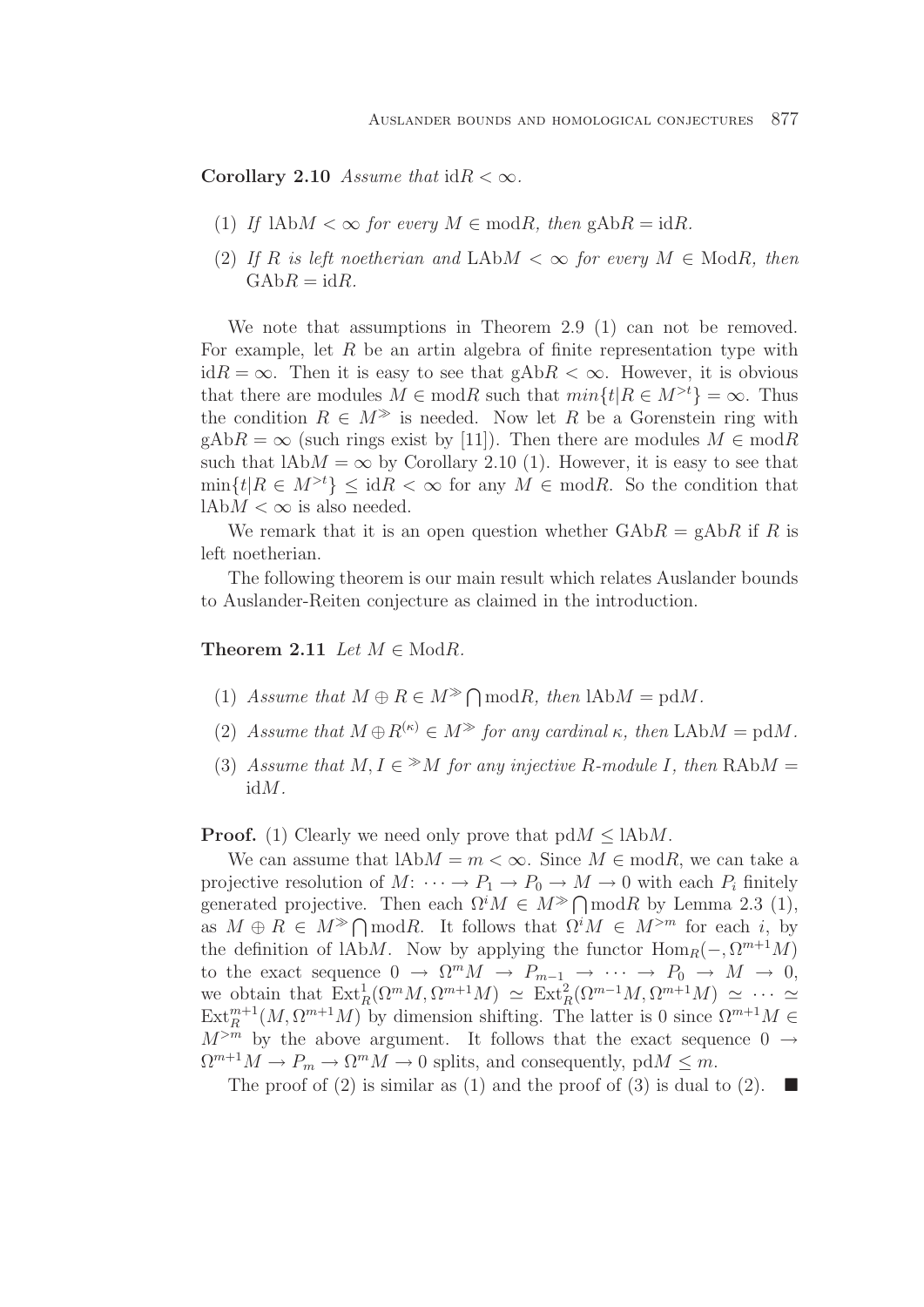## **3. Homological conjectures**

As pointed out in [11, 17], Auslander's conjecture fails for artin algebras in general. However, we can consider a finitistic version of Auslander's conjecture. Let  $R$  be a ring. We set

- FLAb $(R) := \sup \{ \text{LAb} M \mid \text{LAb} M < \infty \},\$ and
- flAb(R) := sup {lAbM |  $M \in \text{mod}R$  and lAb $M < \infty$  }.

Similarly, we have notions  $\text{FRAb}(R)$  and  $\text{frAb}(R)$  defined by right Auslander bounds. Note that  $f(A|A) = f(A|B)$  in case that R is an artin algebra.

Now we formulate the following conjecture.

**Finitistic Auslander Conjecture** (FAC for short):

- (IFAC):  $f(A \cap B) < \infty$  for every artin algebra R, or dually
- (rFAC): frAb $(R) < \infty$  for every artin algebra R.

It is easy to see that the finitistic Auslander conjecture implies the finitistic dimension conjecture for artin algebras by Remark 2.2 (3).

It is also clear that

$$
fA bR = frAbR < \infty \quad \text{if } gAbR < \infty,
$$

by Lemma 2.6. Similarly,

$$
FLAbR = FRAbR < \infty \quad \text{if } GAbR < \infty.
$$

For example, every group algebra  $kG$  with k a field and G finite has the property  $GAb(kG) < \infty$ , see [3, Theorem 2.4] and [4, Appendix A].

As the finitistic dimension conjecture fails for commutative noetherian rings in general, the conjecture (FAC) fails in the case, too. Moreover, it is pointed out in [4] that there is a commutative notherian ring R with infinite Krull dimension such that  $A \wedge M < \infty$  for every  $M \in \mathfrak{mod} R$  but  $\mathfrak{g} \triangle B R = \infty$ .

It is unknown whether  $gAbR < \infty$  if R is an artin algebra such that lAb $M < \infty$  for every  $M \in \text{mod } R$ .

The following result gives a partial answer to the conjecture (FAC).

**Proposition 3.1** Let R be a ring.

- (1) If  $idR < \infty$ , then  $flAb(R) < \infty$ .
- (2) If R is left noetherian and  $idR < \infty$ , then  $FLAb(R) < \infty$ .

**Proof.** (1) Indeed, we have that  $1AbM = min\{t | R \in M^{>t}\}\leq idR$  provided lAb $M < \infty$  and  $M \in \text{mod } R$ , by Theorem 2.9.

(2) If R is left noetherian and  $idR < \infty$ , then  $idR^{(\kappa)} < \infty$  for any cardinal  $\kappa$ . Now the conclusion follows from Theorem 2.9 again.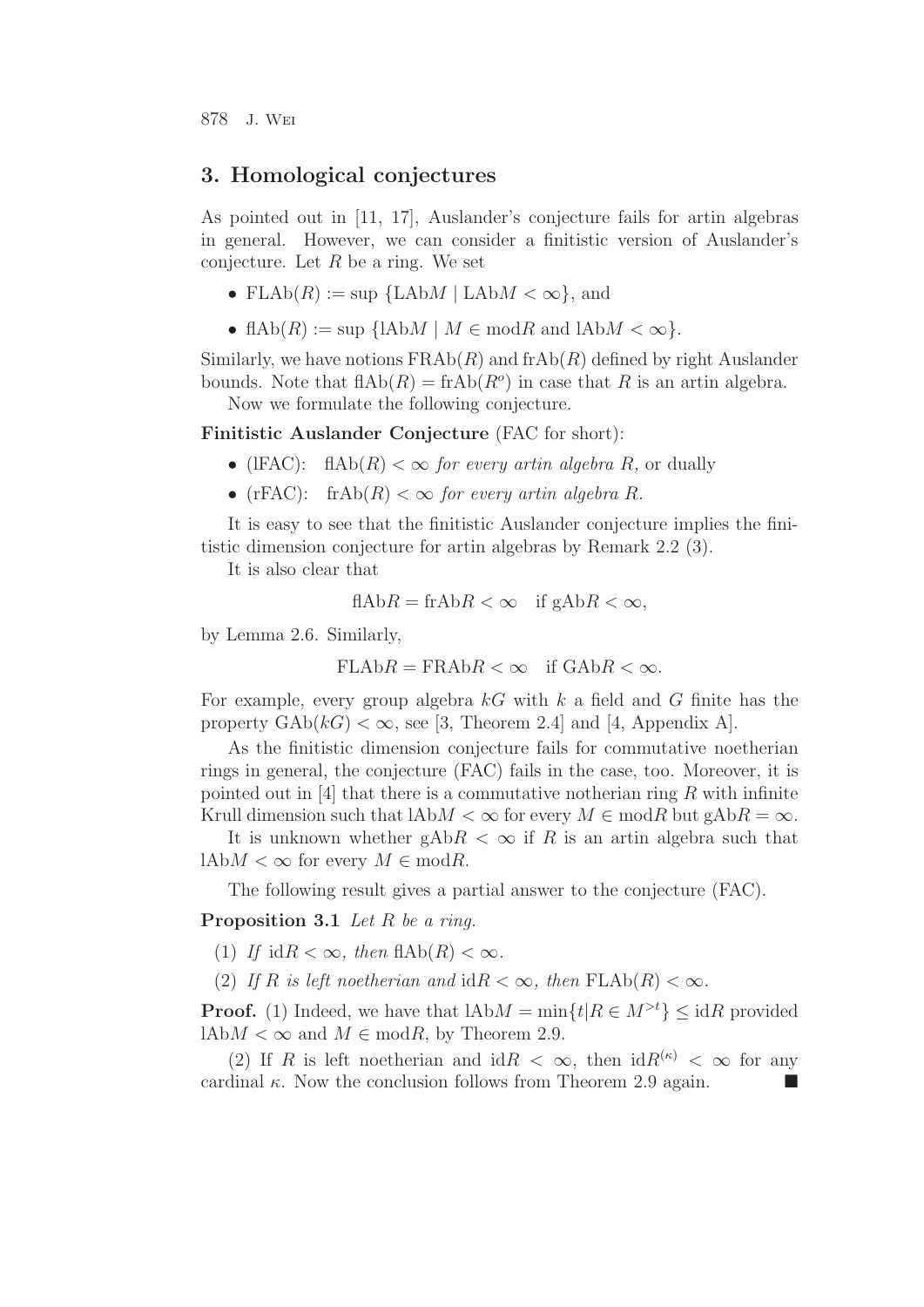Now we turn to other related homological conjectures.

Let R be a ring and  $T \in Mod R$  with  $S = End_R T$ . Recall from [18] that  $T$  is Wakamatsu-tilting if it satisfies

- (1)  $T \in \text{mod}R$  and  $T_s \in \text{mod}S^o$ ,
- (2)  $R \simeq$  End( $T_S$ ), and
- (3)  $\text{Ext}_{R}^{i}(T, T) = 0 = \text{Ext}_{S}^{i}(T, T)$  for all  $i > 0$ .

Equivalently, as shown in [18],  $T$  is Wakamatsu-tilting if

- (W1)  $T \in \text{mod}R$ ,
- (W2)  $\mathrm{Ext}^i_R(T,T) = 0$  for all  $i > 0$ , and
- (W3) there is an exact sequence  $0 \to R \to^{f_0} T_0 \to^{f_1} T_1 \to^{f_2} \cdots$  with each  $T_i \in \text{add}T$  and each  $\text{Im}f_i \in {}^{>0}T$ , for all  $i \geq 0$ .

It is clear that T is Wakamatsu-tilting if and only if  $T<sub>S</sub>$  is Wakamatsutilting.

Recall also that  $T$  is tilting [2, 15] if it satisfies

- (T1)  $T \in \text{mod } R$  and  $\text{pd}T < \infty$ ,
- (T2)  $\mathrm{Ext}^i_R(T,T) = 0$  for all  $i > 0$ , and
- (T3) there is an exact sequence  $0 \to R \to T_0 \to \cdots \to T_n \to 0$  with each  $T_i \in \text{add } T$ , for some integer n.

We note that T is tilting if and only if  $T_S$  is tilting, where  $S = \text{End}_B T$  [15]. The following conjecture is cited from [14].

**Wakamatsu Tilting Conjecture** (WTC for short): Every Wakamatsutilting module of finite projective dimension is tilting.

It is pointed out in [14] that, if the finitistic dimension conjecture holds for a ring  $R$ , then the conjecture (WTC) holds for  $R$ . We have an equivalent version of the conjecture (WTC) (and so we denote this conjecture by EWTC, where E means equivalent).

**Proposition 3.2** The conjecture (WTC) holds for all rings if and only if the following conjecture (EWTC) holds for all rings R.

(EWTC): An R-module  $T \in \text{mod } R$  is tilting if it satisfies conditions  $(T2)$  and  $(T3)$  in the definition of tilting modules.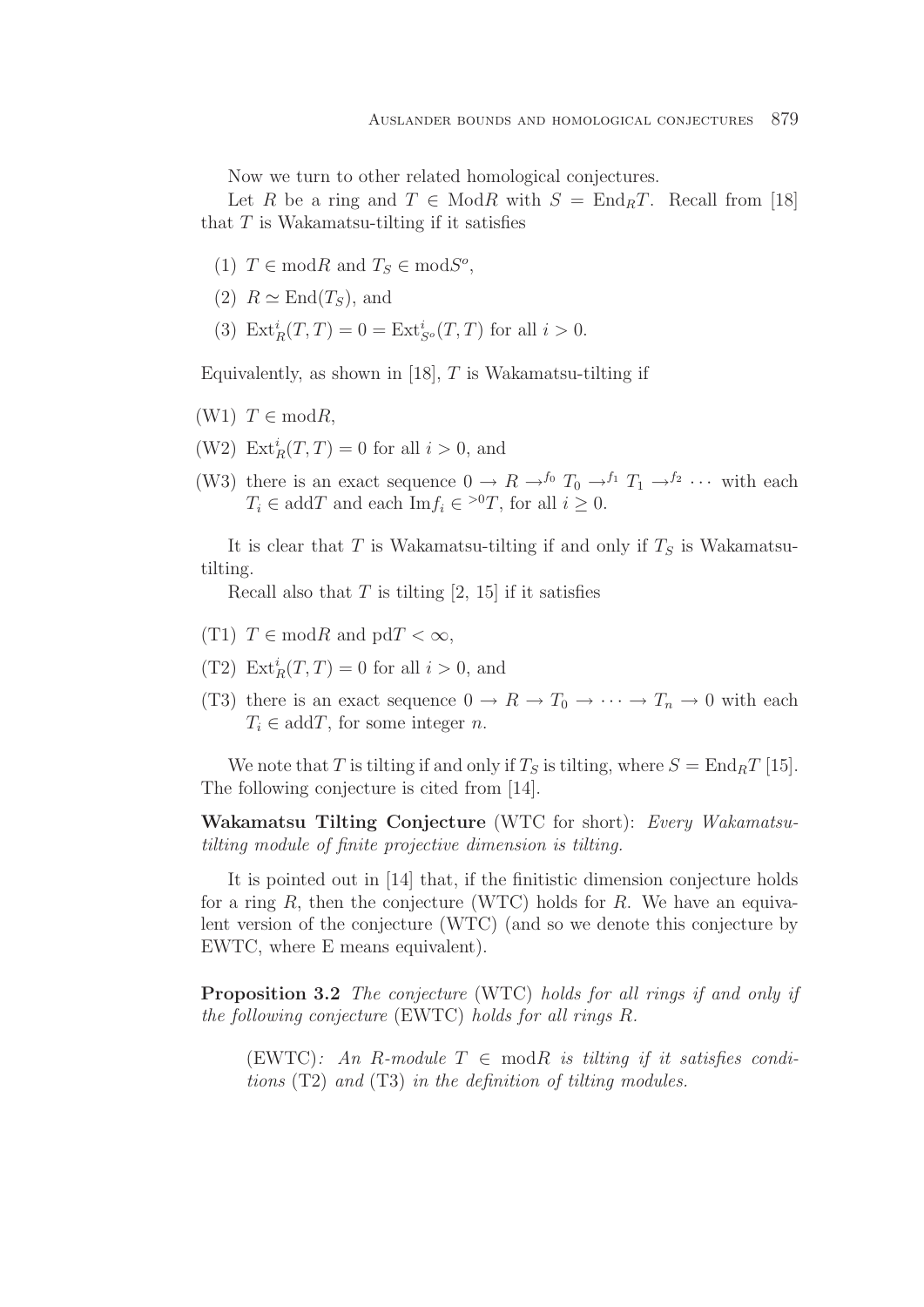**Proof.** Let R be a ring and  $T \in \text{mod } R$  with  $S = \text{End}_R T$ .

 $(EWTC) \Rightarrow (WTC)$ : Assume that T is a Wakamatsu-tilting R-module with pdT <  $\infty$ . Then we have an exact sequence  $0 \to P_n \to \cdots \to P_0 \to$  $T \to 0$  for some *n*. Applying the functor  $\text{Hom}_R(-, T)$ , we obtain an induced exact sequence  $0 \to S \to T_0 \to \cdots \to T_n \to 0$  in mod $S^o$ , since  $\text{Ext}_{R}^{i}(T, T) = 0$  for all  $i > 0$ . Since T is a Wakamatsu-tilting R-module, T is also a Wakamatsu-tilting  $S^o$ -module and so  $\text{Ext}_{S^o}^i(T,T) = 0$  for all  $i > 0$ . Hence we get that  $T<sub>S</sub>$  is tilting provided that (EWTC) holds for  $S<sup>o</sup>$ . Consequently,  $T$  is also a tilting  $R$ -module.

 $(WTC) \Rightarrow (EWTC)$ : If (T2) and (T3) in the definition of tilting modules hold for  $T \in \text{mod } R$ , then T is Wakamatsu-tilting. Moreover, by applying the functor  $\text{Hom}_R(-, T)$  to the exact sequence in (T3), we easily see that  $T_S$ is Wakamatsu-tilting with finite projective dimension. It follows that  $T<sub>S</sub>$  is tilting provided that (WTC) holds for  $S<sup>o</sup>$ . Now by the left-right symmetry, we get that  $T$  is tilting.

If we specify  $n = 0$  in the condition (T3), then  $R \in \text{add } T$ . In this case, the conjecture (EWTC) is just the Auslander-Reiten conjecture.

The following result gives a partial answer to the conjecture (EWTC), which extends [4, Theorem A].

**Proposition 3.3** Let R be a ring. If  $1AbM < \infty$  for every  $M \in \text{mod}R$ , then the conjecture (EWTC) holds for R.

**Proof.** Assume that  $T \in \text{mod}R$  satisfies conditions (T2) and (T3). Then we easily obtain that  $T \oplus R \in T^{\gg}$ . Now by the assumption and Theorem 2.11, we get that  $p\mathrm{d}T = \mathrm{IAb}T < \infty$ . It follows that T is tilting.

We now consider another homological conjecture.

**Gorenstein Symmetry Conjecture**: Let R be an artin algebra. Then id $R < \infty$  if and only if  $\text{id}(R_R) < \infty$ .

Gorenstein Symmetry conjecture clearly makes sense for any ring. It was proved in [4] that if R is a two-sided noetherian ring such that  $1AbM < \infty$ for every  $M \in \text{mod } R$  and  $\text{lab} N < \infty$  for every  $N \in \text{mod } R^o$ , and (1) R is an artin algebra, or (2) R has a dualizing complex, then  $idR < \infty$  if and only if  $id_{R^o}R < \infty$  (whence,  $idR = id_{R^o}R$  by [10]). The following result also gives a similar answer to the Gorenstein Symmetry conjecture. Note that we do not know if LAb $M < \infty$  for every  $M \in \text{Mod}R$  provided that  $1$ Ab $M < \infty$ for every  $M \in \text{mod}R$ , even when R is an artin algebra. We do not know whether LAb $M < \infty$  for every  $M \in \text{Mod } R$  implies that RAb $M < \infty$  for every  $M \in \text{Mod}R$ .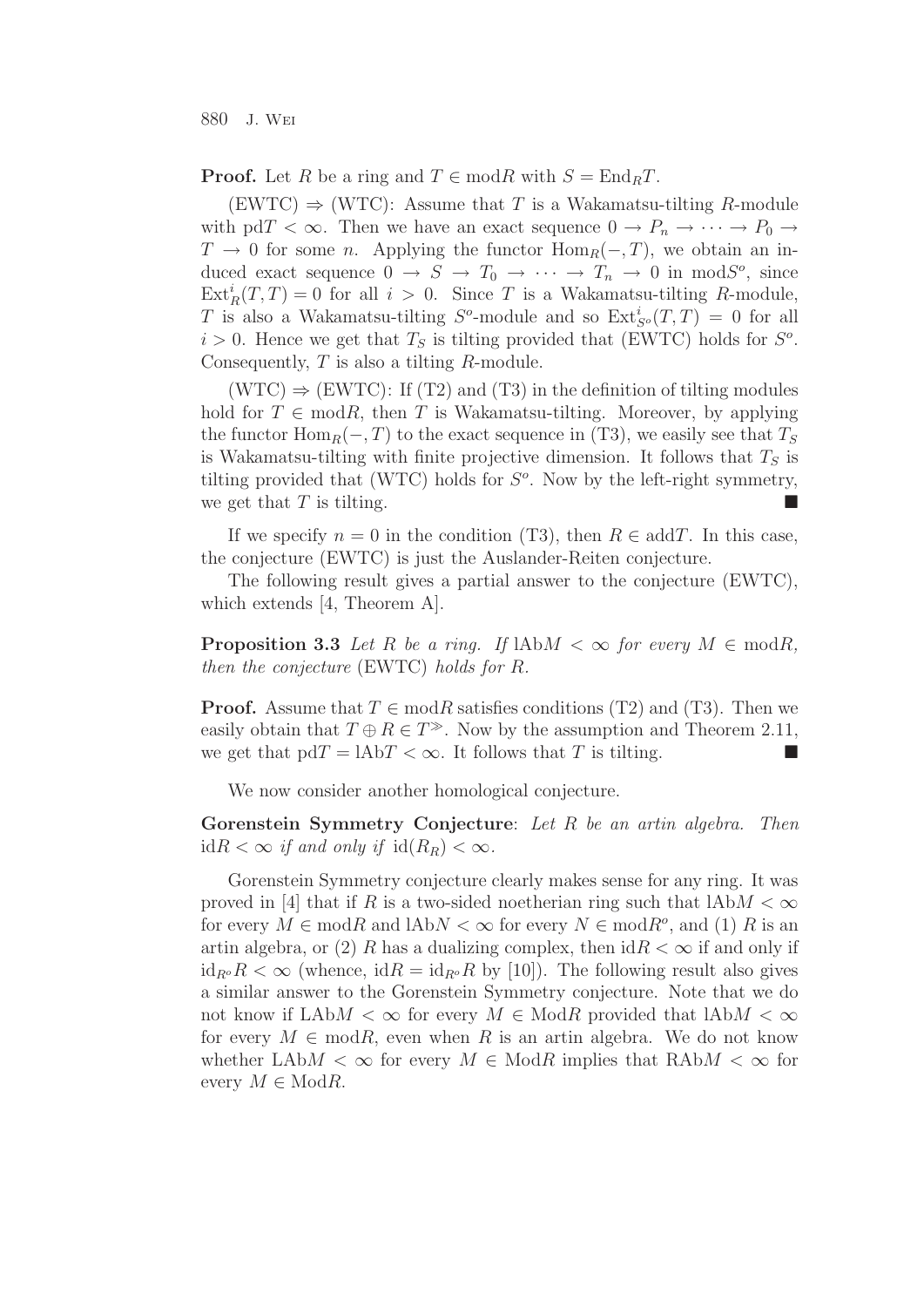**Proposition 3.4** Let R be a two-sided noetherian ring. Assume that

- (1) LAb $M < \infty$  for every  $M \in \text{Mod}R$  and every  $M \in \text{Mod}R^o$ , or
- (2) R has a dualizing complex and  $rAbM < \infty$  for every  $M \in \text{mod}R$  and every  $M \in \text{mod} R^o$ .

Then  $idR < \infty$  if and only if  $idR^{\circ} < \infty$ .

**Proof.** Assume (1) holds. If  $idR < \infty$ , then  $GAbR < \infty$  by assumptions and Corollary 2.10 (2). It follows that  $FRAb(R) < \infty$ . Using the fact that RAb $M = idM$  for any R-module M with  $idM < \infty$  in Remark 2.2 (3), we further obtain that the injective version of the finitistic dimension conjecture holds for R. This shows that  $idR^{\circ} < \infty$  by [6, Proposition 7]. Similarly, we can prove that if  $\mathrm{id}R^o < \infty$  then  $\mathrm{id}R < \infty$ .

Assume now (2) holds. If  $idR < \infty$ , then for any  $M \in \text{mod}R$  and any injective  $R^o$ -module N, it holds that

$$
\operatorname{Tor}^R_{(\operatorname{id} R)+1}(N,M) \simeq \operatorname{Hom}_{R^o}(\operatorname{Ext}^{(\operatorname{id} R)+1}_R(M,R),N) = 0
$$

Hence  $\text{fd}_{R^o} N < \infty$ . By the definition of dualizing complex [4, Section 3.4],  $R^o$ has a dualizing complex if so is R. In this case, we have that all  $R^o$ -modules of finite flat dimension have finite projective dimension, by [12, Theorem]. It follows that  $N \in \mathcal{P}_{R^o}R$  for any injective  $R^o$ -module N. Now applying Theorem 2.11 to the  $R^{\circ}$ -module R, we obtain that  $id_{R^{\circ}}R = rAbR$  and the latter is finite by assumptions. Thus, we have that  $idR^{\circ} < \infty$ . The proof of the other part is also similar. -

In the remaining part, we discuss a class of rings with finite global Auslander bound.

Let R be a ring and M an R-module. Assume that n is a nonnegative integer. Following Goodearl and Zimmermann-Huisgen [7], we say that a projective resolution of M is repetitive at degree n if there exists a decomposition  $\Omega^n(M) = P \oplus A_i$  such that P is projective and each  $A_i$ occurs as a direct summand of *infinitely many*  $\Omega^{j}(M)$ . The repetition index of M, denoted rep(M), is the least nonnegative integer k such that there is a projective resolution of M which is repetitive at degree  $k$  (if such a k exists), or  $\infty$  (otherwise). The corresponding global repetition index is  $Grep(R) = \sup \{ rep(M) | M \in Mod R \}.$ 

We have the following result which relates the repetition index to the Auslander bound.

**Lemma 3.5** Let R be a ring and  $M \in \text{Mod}R$ . If  $\text{rep}(M) = m < \infty$ , then  $LAbM \leq m$ .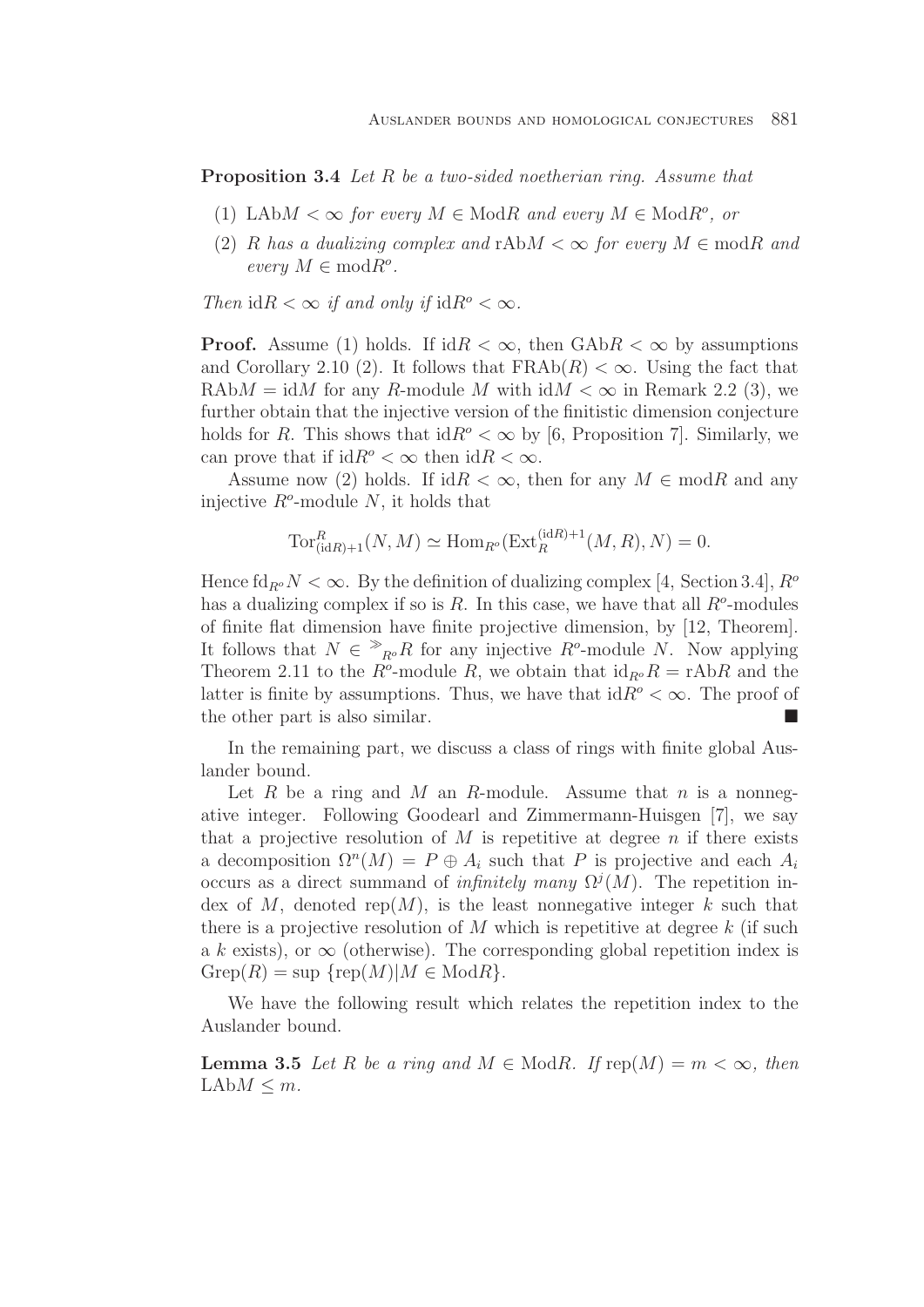**Proof.** Since  $\text{rep}(M) = m < \infty$ , M has a projective resolution such that  $\Omega^m(M) = P \oplus A_i$  with P projective and that each  $A_i$  occurs as a direct summand of infinitely many  $\Omega^{j}(M)$ . So we have that  $\Omega^{m}M \in \text{add}(P \oplus$  $(\bigoplus_{i>t} \Omega^i M)$ , for any t. Now take any  $N \in M^{\gg}$  and assume that  $N \in$  $M^{>t}$  for some t. It follows that  $\text{Ext}^1_R(\Omega^m M,N) \leq \text{Ext}^1_R(\bigoplus_{i> t} \Omega^i M,N) \simeq$  $\prod_{i>t} \text{Ext}^{i+1}_R(M,N) = 0$  by dimension shifting and the definition of  $M^{>t}$ . Note that  $(\Omega^m M)^{\geqslant} = M^{\geqslant}$  by Lemma 2.3, so LAb $(\Omega^m M) = 0$ . It follows that  $LAbM \leq m$  by Lemma 2.7.

Consequently, we obtain the following result.

**Proposition 3.6** If R is a ring with GrepR  $< \infty$ , then GAbR  $< \infty$ . In this case, the conjecture (EWTC) holds. In particular, the Auslander-Reiten conjecture holds in this case.

 $\Box$ 

**Proof.** By Lemma 3.5 and Proposition 3.3.

Let R be an artin ring. Recall that  $M \in \text{mod } R$  has a ultimately closed projective resolution if there is some  $m$  such that the  $m$ -th syzygy  $\Omega^m M \simeq \bigoplus M_i$  with each  $M_i \in \text{add}(\Omega^{m_i} M)$  for some  $m_i < m$ . In this case, we have that  $rep(M) \leq m$ , see [7]. One defines artin rings such that every finitely generated module has an ultimately closed projective resolution to be of projective ultimately closed type. It was proved in [2] that the Auslander-Reiten conjecture holds for artin algebras of projective ultimately closed type. Lemma 3.5 and Proposition 3.3 together also imply that the conjecture (EWTC) and Auslander's conjecture hold for such artin algebras.

In [7], the authors studied finite dimensional algebra  $R = \mathcal{O}/\pi\mathcal{O}$ , where  $\mathcal{O}$ is a classical order over a discrete valuation ring  $D$  with uniformizing parameter  $\pi$  and residue class field K. The homological properties of  $\mathcal O$  are to a great extent determined by those of  $R$  while the latter algebra is substantially easier to handle. In their paper, it was shown that, if  $gd\mathcal{O} = d < 1$ , then Grep $R = d - 1$ , in particular, the finitistic dimension of R is finite. Combining these with results in this paper and [4], we also know that in case O has finite global dimension, the algebra  $\mathcal{O}/\pi\mathcal{O}$  also satisfies the Auslander conjecture, the conjecture (FAC), the Auslander-Reiten conjecture, Gorenstein Symmetry conjecture and the conjecture (EWTC).

Results in this section suggest the following conjecture which generalizes Auslander-Reiten conjecture.

**Generalized Auslander-Reiten Conjecture**: Let R be a ring and M ∈ modR. If  $M \oplus R \in M^{\gg}$ , then pd $M < \infty$ .

By Lemma 3.5, the conjecture holds for artin algebras of projective ultimately closed type.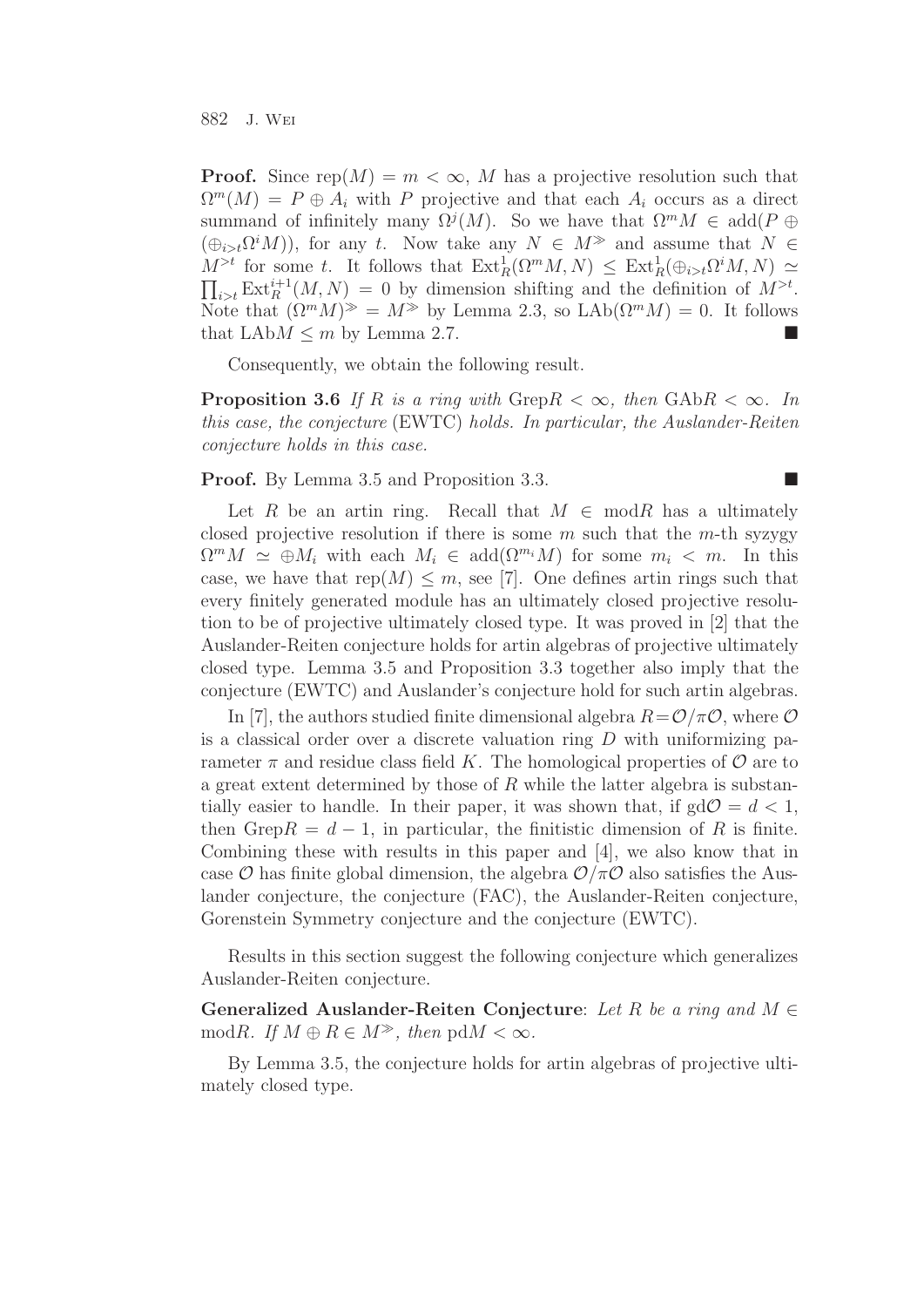**Acknowledgements.** It is a pleasure to thank the referee for his/her carefully reading and excellent suggestions.

# **References**

- [1] ANGELERI-HÜGEL, L., HAPPEL, D. AND KRAUSE, H.: *Handbook of tilting theory.* London Mathematical Society Lecture Note Series **332**. Cambridge University Press, Cambridge, 2007.
- [2] AUSLANDER, M. AND REITEN, I.: Applications of contravariantly finite subcategories. *Adv. Math.* **86** (1991), no. 1, 111–152.
- [3] Benson, D. J., Carlson, J. F. and Robinson, G. R.: On the vanishing of group cohomology. *J. Algebra* **131** (1990), no. 1, 40–73.
- [4] CHRISTENSEN, L. W. AND HOLM, H.: Algebras that satisfy Auslander's condition on vanishing of cohomology. *Math. Z.* **265** (2010), no. 1, 21–40.
- [5] Cowley, K. M.: One-sided bounds and the vanishing of Ext. *J. Algebra* **190** (1997), no. 2, 361–371.
- [6] Fuller, K. R. and Wang, Y.: Redundancy in resolutions and finitistic dimensions of noetherian rings. *Comm. Algebra* **21** (1993), no. 8, 2983–2994.
- [7] Goodearl, K. R. and Zimmermann-Huisgen, B.: Repetitive resolutions over classical orders and finite-dimensional algebras. In *Algebras and modules II*, 205–225. CMS Conf. Proc. **24**. Amer. Math. Soc., Providence, RI, 1998.
- [8] Happel, D.: *Homological conjectures in representation theory of finitedimensional algebras.* Sherbrook Lecture Notes Series, 1991. Available from www.math.ntnu.no/∼oyvinso/Nordfjordeid/Program/references.html
- [9] Huneke, C. and Jorgensoen, D. A.: Symmetry in the vanishing of Ext over Gorenstein rings. *Math. Scand.* **93** (2003), no. 2, 161–184.
- [10] Iwanaga, Y.: On rings with finite self-injective dimension II. *Tsukuba J. Math.* **4** (1980), no. 1, 107–113.
- [11] Jorgensen D. A. and Sega, L. M.: Nonvanishing cohomology and classes of Gorenstein rings. *Adv. Math.* **188** (2004), no. 2, 470–490.
- [12] Jorgensen, P.: Finite flat and projective dimensions. *Comm. Algebra* **33** (2005), no. 7, 2275–2279.
- [13] Kirkman, E. and Kuzmanovich, J.: On the finitistic dimension of fixed subrings. *Comm. Algebra* **22** (1994), no. 12, 4621–4635.
- [14] Mantese, F. and Reiten, I.: Wakamatsu tilting modules. *J. Algebra* **278** (2004), no. 2, 532–552.
- [15] Miyashita, Y.: Tilting modules of finite projective dimension. *Math. Z.* **193** (1986), no. 1, 113–146.
- [16] MORI, I.: Symmetry in the vanishing of Ext over stably symmetric algebras. *J. Algebra* **310** (2007), no. 2, 708–729.